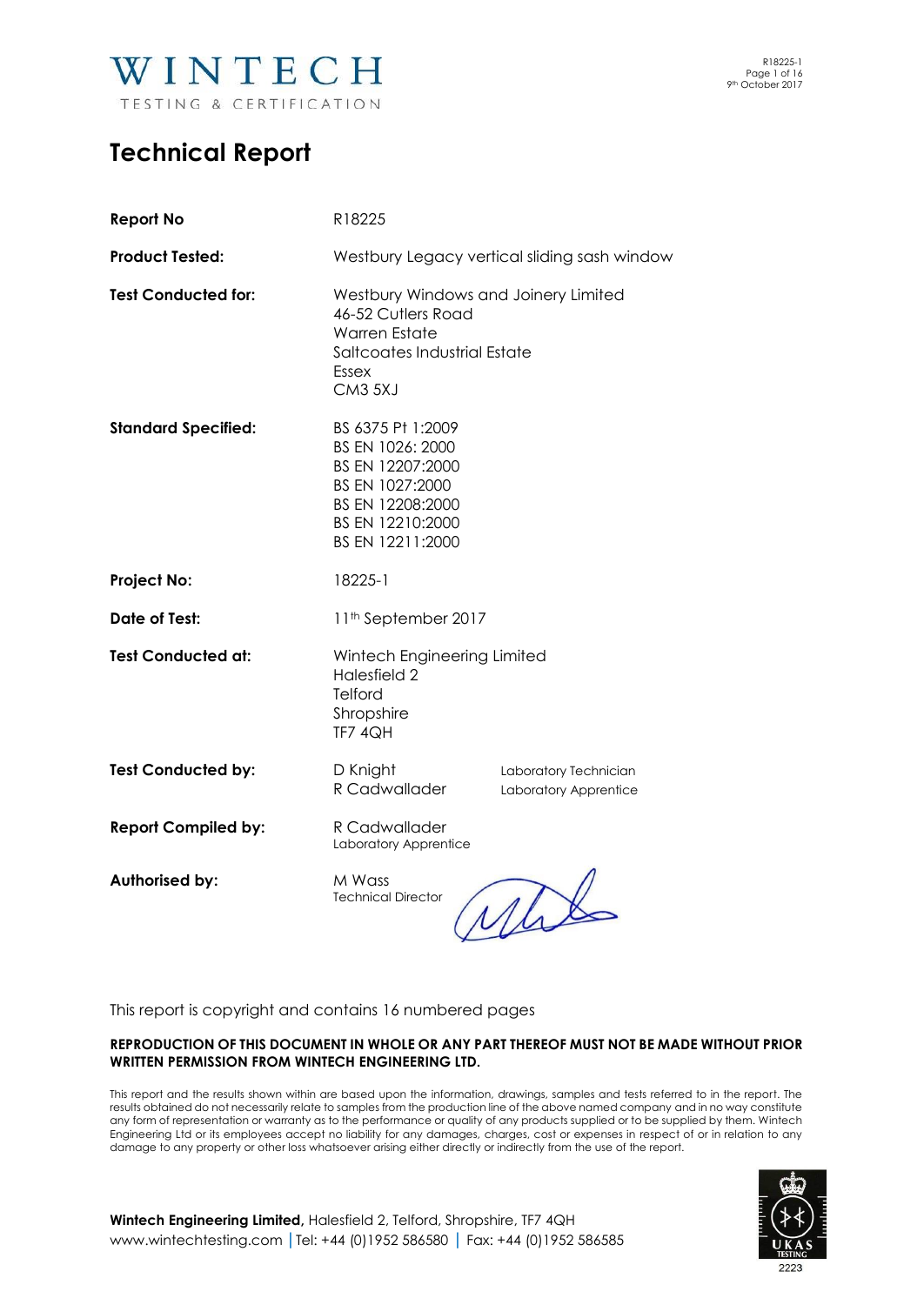### TESTING & CERTIFICATION **Contents**

Page No. 1. Introduction 3 2. Summary of Test Results 3 3. Description of Test Sample 4 4. Test Arrangement 6 5. Test Procedures 8 6. Test Results 10 7. System Drawings 15

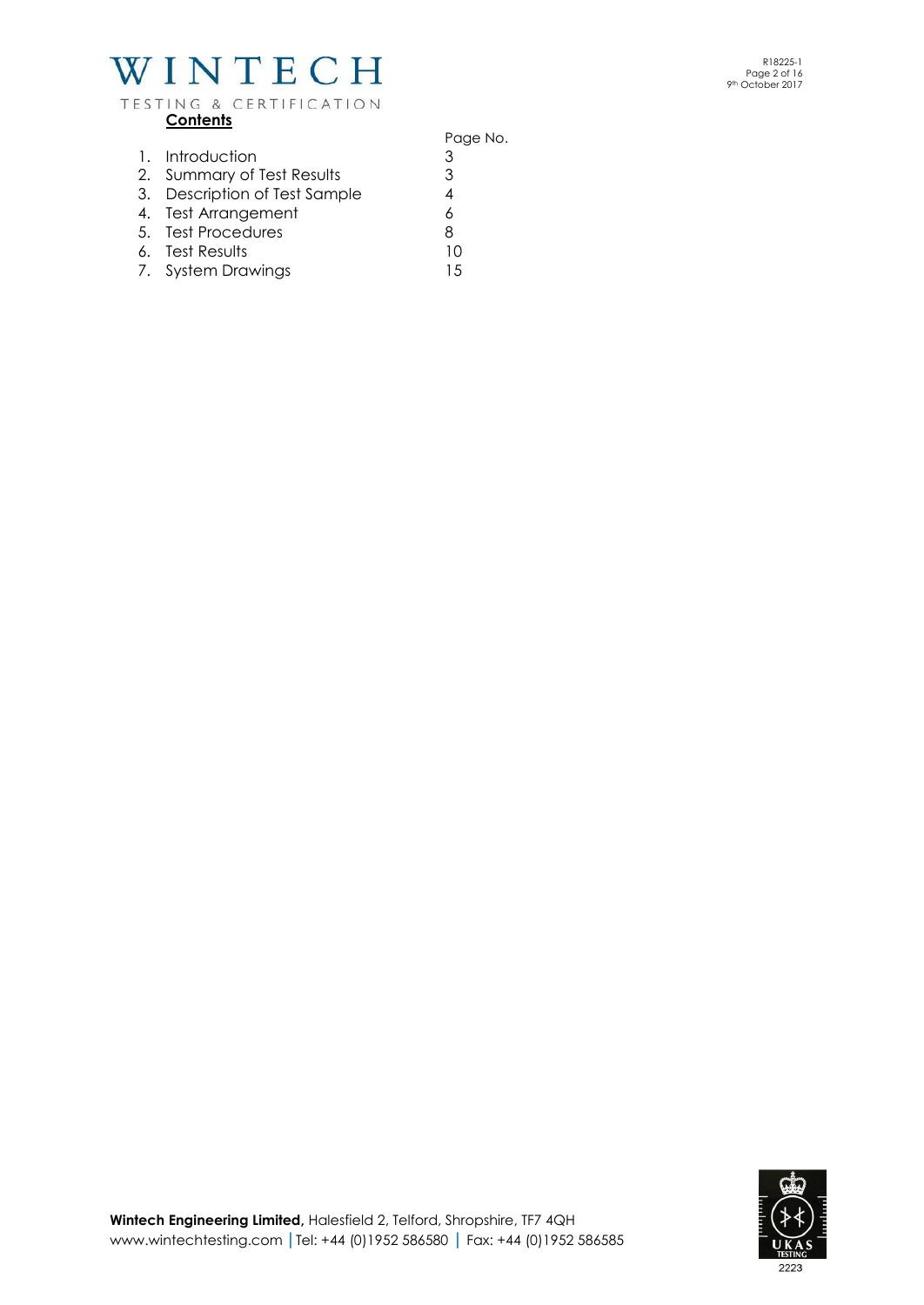### VINTECH TESTING & CERTIFICATION **1. Introduction**

This report describes tests conducted at the test laboratory of Wintech Engineering Ltd to a window sample. The test sequence was conducted in order to determine the weather tightness of the sample. The test methods were in accordance with the following standards.

| Windows & Doors, Air Permeability test method    | BS EN 1026: 2000     |
|--------------------------------------------------|----------------------|
| Windows & Doors, Air Permeability classification | BS EN 12207: 2000    |
| Windows & Doors, Watertightness test method      | BS EN 1027: 2000     |
| Windows & Doors, Watertightness classification   | BS EN 12208: 2000    |
| Windows & Doors, Wind Resistance test method     | BS EN 12211: 2000    |
| Windows & Doors, Wind Resistance classification  | BS EN 12210: 2000    |
| Performance of Windows & Doors, Classification   | BS 6375 Part 1: 2009 |
| and Guidance for Weather Tightness               |                      |
|                                                  |                      |

Wintech Engineering Ltd is accredited by the United Kingdom Accreditation Service as UKAS Testing Laboratory No. 2223.

#### **2. Summary of Results**

The following summarises the results of testing carried out, in accordance with the relevant testing & classification standards.

|                        | <b>Test Method &amp; Classification</b><br><b>Standard</b> | <b>Achieved</b><br><b>Max. Test Pressure</b> | Classification |
|------------------------|------------------------------------------------------------|----------------------------------------------|----------------|
| Air Permeability       | BS EN 1026: 2000<br>BS EN 12207: 2000                      | 600 Pa                                       | 3              |
| Water Tightness        | BS EN 1027: 2000<br>BS EN 12208: 2000                      | 300 Pa                                       | 7A             |
| <b>Wind Resistance</b> | BS EN 12211:2000<br>BS EN 12210: 2000                      | 2000 Pa                                      | C <sub>5</sub> |

More comprehensive details are reported in Section 6.

- **Note: These results are valid only for the conditions under which the test was conducted**
- **Note: All measurement devices, instruments and other relevant equipment were calibrated and traceable to National Standards.**

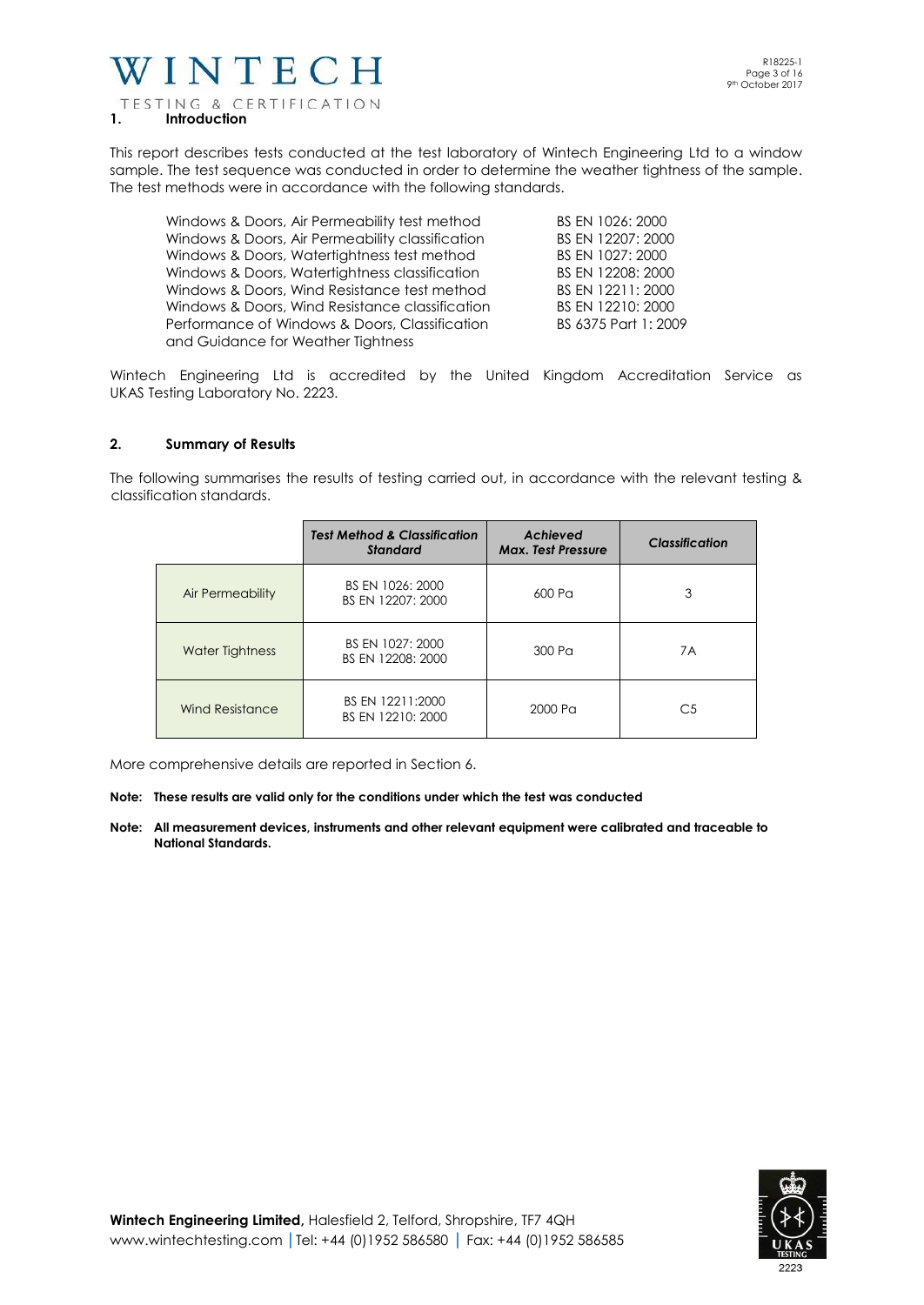TESTING & CERTIFICATION **3**. **Description of Test Sample**

| Product range name:       | <b>WESTBURY LEGACY</b> |
|---------------------------|------------------------|
| <b>Configuration:</b>     | SLIDING SASH           |
| <b>Opening direction:</b> | VERTICAL               |

#### **Outer Frame** ACCOYA FACED REDWOOD Outer frame width: 1200MM Outer frame material: Outer frame height: 1800MM Outer frame gasket SLIDING BRUSH IN PARTING **BEAD Outer frame Part Numbers** Gasket type: **WESTWARD NA** Manufacturer: Top: Bottom: **NA** Product name: Lock side: **NA** Product code: Hinge side: **NA** Threshold **WESTBURY** Outer frame section size Manufacturer: Width: 43MM Product name: 171MM Depth: Product code: **ACCOYA** Material: Reinforcing: Manufacturer: **NA** Outer frame joint method SCRIBE/DOWEL/GLUE Product name: Head:  $DITTO$ Product code: Foot: Material:

leaf

| Lear                     |                         |                   |                             |
|--------------------------|-------------------------|-------------------|-----------------------------|
| Leaf width:              | 1106                    | Leaf material:    | ACCOYA FACED REDWOOD        |
| Leaf height:             | 847 TOP 892BOT          | Leaf gasket       |                             |
| <b>Leaf Part Numbers</b> |                         | Gasket type:      | <b>BRUSH IN PVC CARRIER</b> |
| Top:                     | <b>NA</b>               | Manufacturer:     | WESTWARD                    |
| Bottom:                  | <b>NA</b>               | Horiz.gasket      | SILICONE BUBBLE             |
| Lock side:               | <b>NA</b>               | Manufacturer      | <b>DEVENTER</b>             |
| Hinge side:              | ΝA                      | Leaf midrail:     |                             |
| Leaf section size        |                         | Manufacturer:     | WESTWARD                    |
| Width:                   | 107BOT/45MID/62TOP&SIDE | Product name:     | <b>BRUSH IN PVC CARRIER</b> |
| Depth:                   | 54MM                    | Product code:     |                             |
| Reinforcing:             |                         | Material:         |                             |
| Manufacturer:            | <b>NA</b>               | Leaf joint method |                             |
| Product name:            |                         | Head:             | SCRIBE/DOWEL/GLUE           |
| Product code:            |                         | Foot:             |                             |
| Material:                |                         |                   |                             |

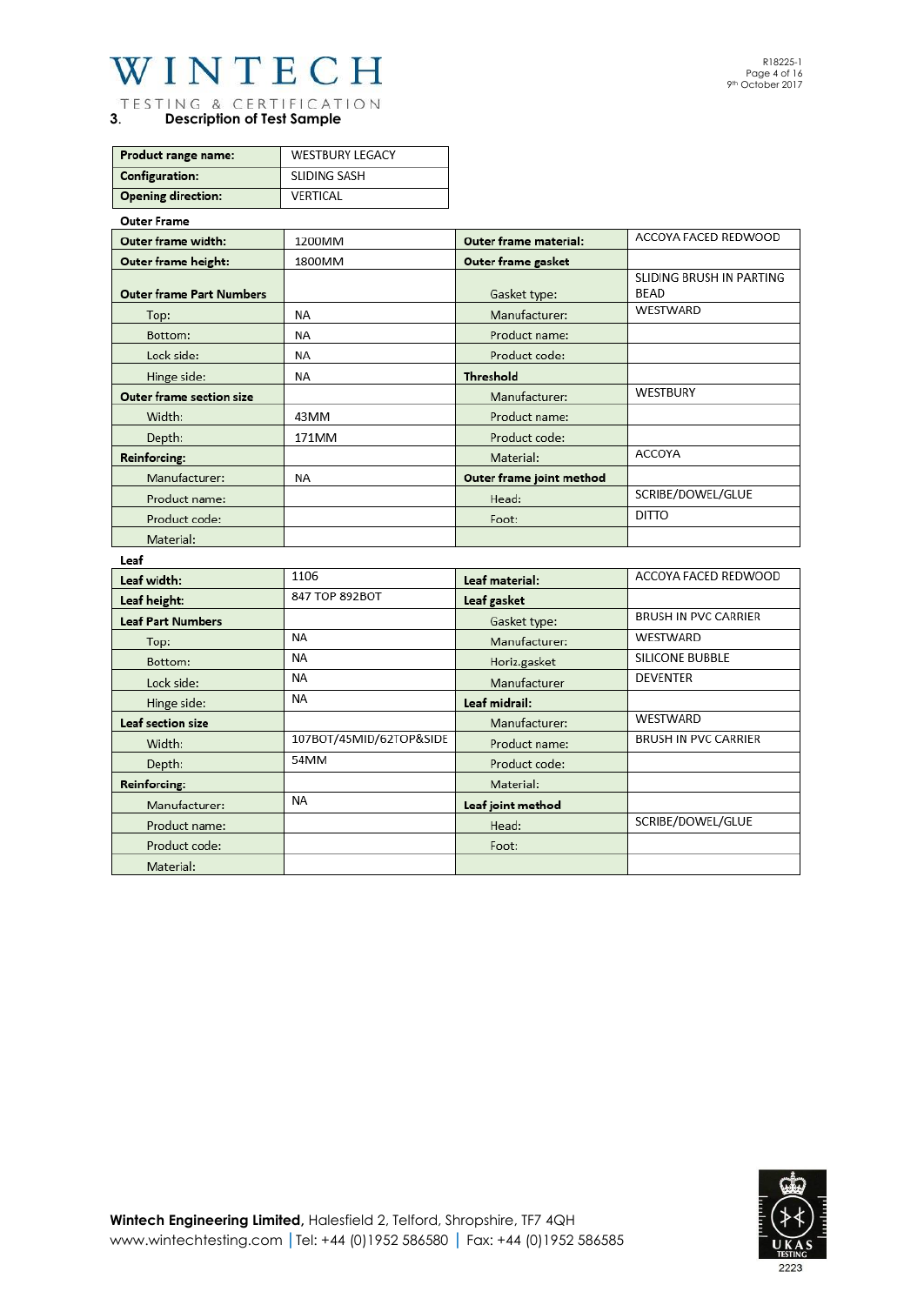TESTING & CERTIFICATION Glazing

| היי---            |                      |                             |              |
|-------------------|----------------------|-----------------------------|--------------|
| <b>Glass unit</b> |                      | <b>Glazing gasket</b>       |              |
| Manufacturer:     | ST GOBAIN            | Gasket type:                | SILICONE CAP |
| Inner thickness:  | 4MM TOUGH            | Manufacturer:               | DOW CORNING  |
| Spacer material:  | <b>8MM THERMOBAR</b> | Product name:               |              |
| Outer thickness:  | 4MM TOUGH            | Product code:               |              |
| Unit sizes:       |                      | <b>Glazing clip</b>         |              |
| <b>Bead</b>       |                      | Manufacturer:               | NA           |
| Manufacturer:     | WESTBURY             | Product name:               |              |
| Product name:     | ACCOYA BEAD          | Product code:               |              |
| Product code:     |                      | <b>Glazing tape details</b> |              |
| Bead size:        | 17 X17               | Manufacturer:               | TECHNIBOND   |
| Bead material:    | ACCOYA               | Product name:               | DOUBLE SIDED |
|                   |                      | Product code:               | HTA/HSA      |

#### Hardware

|                          | Manufacturer:  | Product description:           | Product code: | Quantity: |
|--------------------------|----------------|--------------------------------|---------------|-----------|
| Hinges:                  | CALDWELL       | <b>TORSO BALANCE</b>           |               | 2PRS      |
| Hinge fixing:            |                |                                |               |           |
| Hinge protectors:        |                |                                |               |           |
| Hinge protector fixings: |                |                                |               |           |
| Door lock:               |                |                                |               |           |
| Door lock fixings:       |                |                                |               |           |
| Cylinder:                |                |                                |               |           |
| Cylinder fixing:         |                |                                |               |           |
| Handle:                  |                |                                |               |           |
| Handle fixings:          |                |                                |               |           |
| Touch Bar                |                |                                |               |           |
| Cylinder Support         |                |                                |               |           |
| Cylinder Escutcheon      |                |                                |               |           |
| Keeps:                   | COASTAL        | <b>GLACE TRADITIONAL CATCH</b> |               | 2         |
| Keep fixings:            |                |                                |               |           |
| Drip bar:                |                |                                |               |           |
| Drip bar fixings:        |                |                                |               |           |
| Additional Hardware:     | <b>MIGHTON</b> | <b>SECURITY BOLT</b>           |               | 2         |
|                          | REDDISEALS     | SASH LIFT                      | FS822         | 2         |

The description of the test sample in this section has been supplied by Westbury Windows and Joinery Limited and has not been verified by Wintech Engineering Limited.

See Section 7 for test sample drawings as provided by the customer.

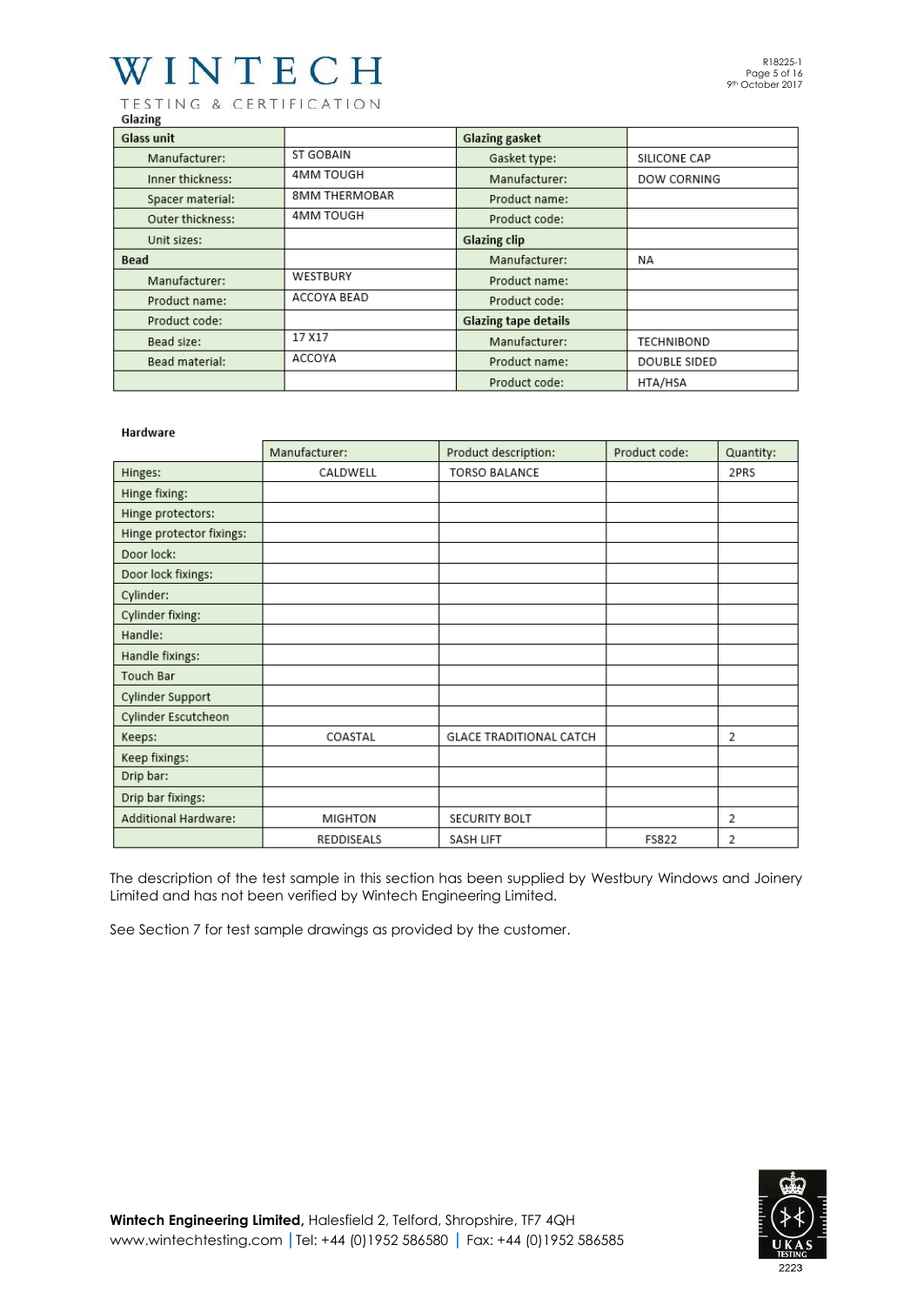#### **4.1 Test Chamber**

**4. Test Arrangement** 

A window specimen, supplied for testing in accordance with the relevant British and European Standards, was mounted into a rigid test chamber. The pressure within the chamber was controlled by means of a centrifugal fan and a system of ducting and valves. The static pressure difference between the outside and inside of the chamber being measured by means of a liquid manometer.

#### **4.2 Instrumentation**

#### **4.2.1 Static Pressure**

A liquid manometer capable of measuring rapid changes in pressure to an accuracy within 2%, was used to measure the pressure differential across the sample.

#### **4.2.2 Air Flow**

An air flow meter, mounted in the air system ducting was used to measure the airflow required to obtain pressures within the test chamber. The system has the capability of measuring airflow through the sample to an accuracy of ± 5%.

#### **4.2.3 Water Flow**

An in line flow meter, mounted in the spray frame water supply system, was used to measure water flow to the test sample to an accuracy of  $\pm$  5%.

#### **4.2.4 Deflection**

DTI's with an accuracy of 0.1mm were used to measure deflection of principle framing members. These measurement devices were mounted at mid span and as near to the supports of the members and located in such a way that any measurement was not influenced by the application of any loading to the sample. The gauges were mounted as shown in Figure 3.

#### **4.2.5 Temperature & Humidity**

A digital data logger capable of measuring temperature with an accuracy of ± 1°C and humidity with an accuracy of  $\pm$  5 %Rh was used.

#### **4.3 Pressure Generation**

#### **4.3.1 Static Air Pressure**

The air supply system comprised of a centrifugal fan assembly and associated ducting and control valves and was used to create both positive and negative static pressure differentials. The fan provided a constant airflow at the required pressure and period required for the tests.

#### **Note: References are made to both positive and negative pressures in this document, it should be noted that in these instances, positive pressure is when pressure on the weather face of the sample is greater than that on the inside face and vice versa.**

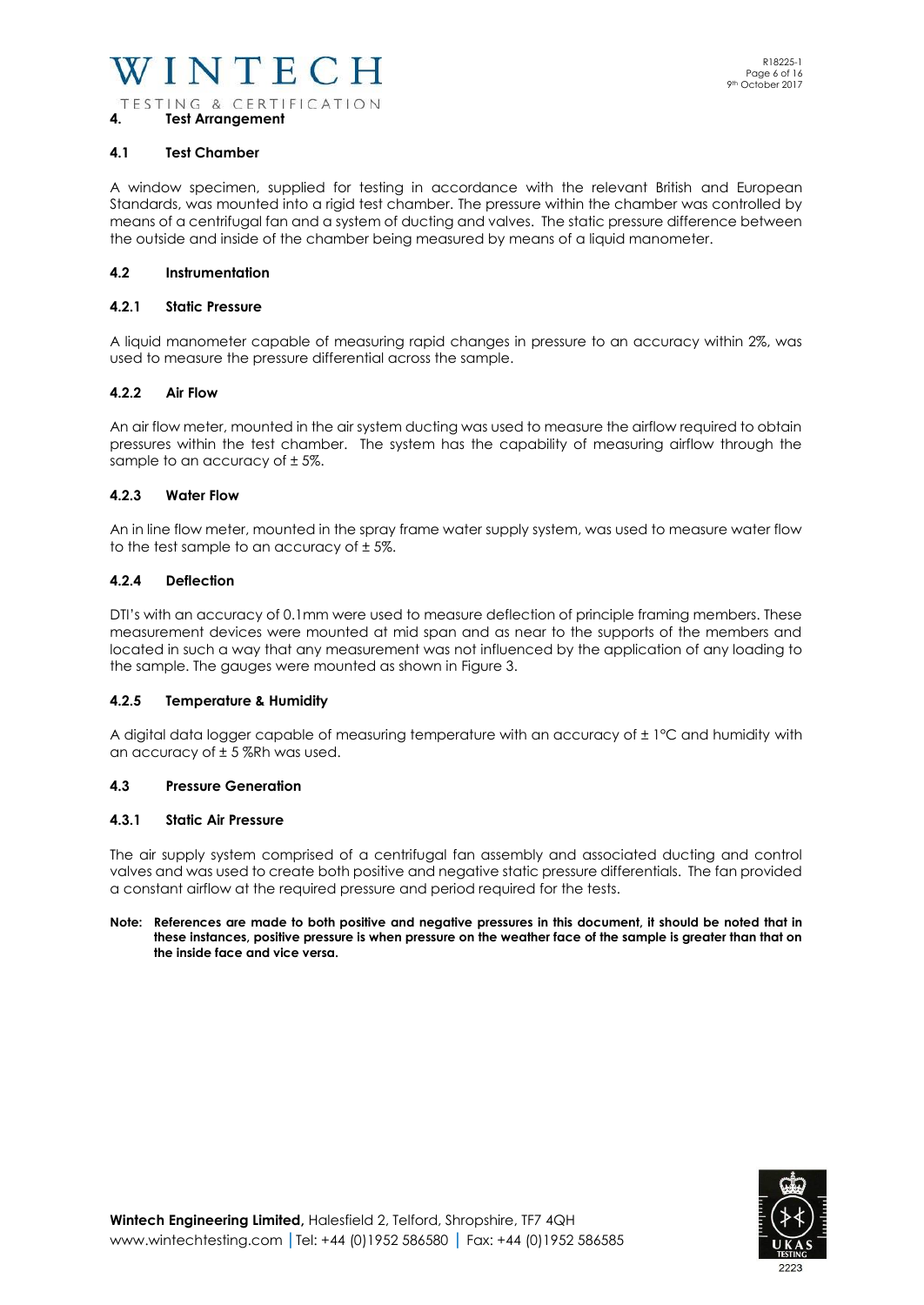

The spray nozzles have a circular full cone spray pattern and a spray angle of 120° (+0°/–10°) at working pressure of 2 – 3 bar and a flow rate of 2 litres/min (± 0.2 litres/min) per nozzle. The nozzles were spaced at 400 mm (± 10mm) along the axis of the spraybar and the nozzles were arranged so that the lateral distance between the outer edge of the surround and the outermost nozzles shall be greater than 50mm but not exceeding 250mm.

The nozzle line was located not more than 150mm above the topmost horizontal joint line of any moving frame or the glazing line of any fixed glazing, in order to provide complete wetting of the adjacent horizontal frame member(s). The nozzle line was also located at a distance of 250mm (+10mm/- 0mm) from the external face of the specimen as defined by the outermost external joint plane of moving parts or the glazing plane of fixed parts.

Figure 1 – Test arrangement



GENERAL ARRANGEMENT OF A TYPICAL TEST CHAMBER

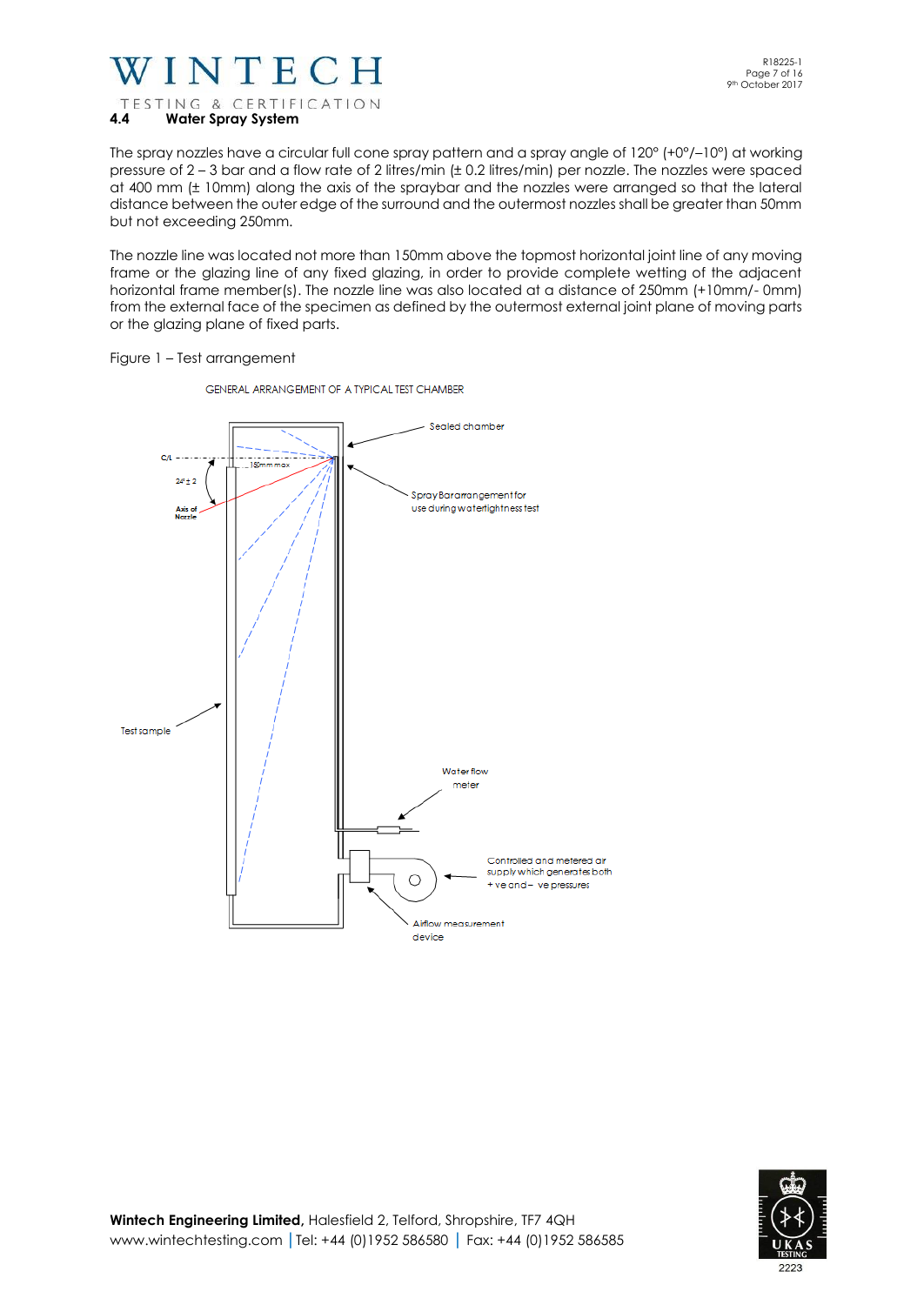#### **5.1 Sequence of Testing**

**5. Test Procedures**

- 1. Air Permeability Infiltration
- 2. Air Permeability Exfiltration
- 3. Watertightness
- 4. Wind Resistance P1
- 5. Wind Resistance P2
- 6. Repeat Air Permeability Infiltration
- 7. Repeat Air Permeability Exfiltration
- 8. Wind Resistance P3

#### **Note: Prior to all testing the sample was conditioned for at least 4 hours at between 10 – 30°C & 25 – 75% RH, as required by the relevant testing standards.**

#### **5.2 Air Permeability - Infiltration**

Three (3) preparatory pulses of 660 Pa positive pressure were applied to the test sample and any opening lights opened and closed at least once.

The test results were determined by measuring the rate of air flow through the test chamber whilst subjecting the sample to positive pressure differentials as follows: 50, 100, 150, 200, 250, 300, 450 and 600 Pa, each step being held for at least 10 seconds.

Leakage through the test chamber and joints between the chamber and test sample was determined by sealing the sample with adhesive tape and polythene sheeting and measuring the air flows at the above pressures. The preparation pulses and test sequence were then repeated with the sample unsealed and the difference between readings being the air leakage through the test sample.

#### **5.3 Air Permeability - Exfiltration**

Three (3) preparatory pulses of 660 Pa negative pressure were applied to the test sample and any opening lights opened and closed at least once.

The test results were determined by measuring the rate of air flow through the test chamber whilst subjecting the sample to positive pressure differential as follows: 50, 100, 150, 200, 250, 300, 450 and 600 Pa, this step being held for at least 10 seconds.

Leakage through the test chamber and joints between the chamber and test sample was determined by sealing the sample with adhesive tape and polythene sheeting and measuring the air flows at the above pressures. The preparation pulses and test sequence were then repeated with the sample unsealed and the difference between readings being the air leakage through the test sample.

#### **5.4 Watertightness**

Any opening lights were opened and closed at least once before testing. Water was then sprayed on to the sample as per section 4.4, for 15 minutes at 0 Pa. The water spray continued and the pressure was increased in the following increments: 50, 100, 150, 200, 250 and 300 Pa (each stage being held for 5 minutes).

The interior face of the sample was continuously monitored for water ingress throughout the test.

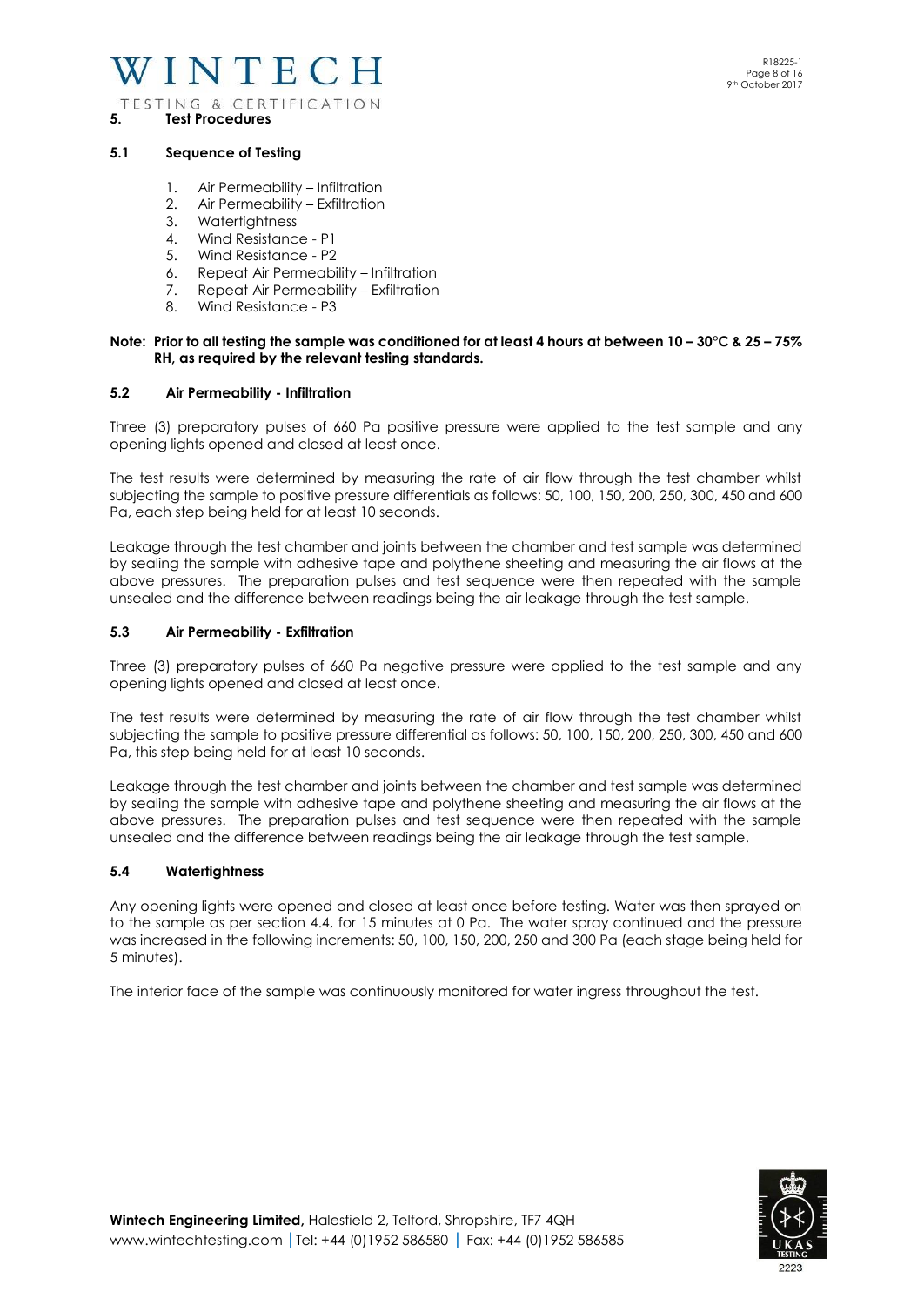#### **5.5.1 Wind Resistance – P1**

Three pressure pulses were applied to the test sample equal to 2000 Pa positive pressure (Pressure P1 + 10%) and each peak held for at least 3 seconds. After returning to zero pressure, all sensors were then zeroed.

Peak test of 2000 Pa was applied at a rate not exceeding 100 Pa/sec, either incrementally or continuously. Once the peak pressure was reached, it was maintained for a period of 30 seconds, and the required frontal deflections were recorded. The pressure was then reduced to 0 Pa, at a rate not greater than 100 Pa/sec, and the residual deformation was recorded within 60 ± 5 secs of returning to 0 Pa.

The test was then repeated at Negative pressure.

After each of the above tests, the sample was checked for damage in a manner described in the test standard.

#### **5.5.2 Wind Resistance – P2**

The sample was subjected to 50 cycles including negative & positive pressures.

The first step was at a test pressure of 1000 Pa negative pressure and followed by 1000 Pa positive pressure, as was the last of the sequence of 50 cycles. The time in which the variation from – 1000 Pa and + 1000 Pa and the reverse was 7 secs (± 3 secs), with each peak being maintained for 7 secs (± 3 secs).

Following completion of the required 50 cycles, all moving parts of the test sample were opened and closed and note was taken of any damage or defects.

The standard then requires that a repeat air permeability test is conducted prior to a Safety test.

#### **5.5.3 Wind Resistance – P3**

The safety test consisted of one cycle of a negative and positive test pressures, with the peak test pressure being 3000 Pa and negative test pressure applied first.

The time in which the variation from 0 Pa to – 3000 Pa and back to 0 Pa was 7 secs (± 3 secs) between each stage, with the peak being maintained for 7 secs (± 3 secs).

Positive test pressure was applied following a 7 secs (± 3 secs) rest at 0 Pa. Variation from 0 Pa to + 3000 Pa and back to 0 Pa was the same duration as for the negative test pressure P3.

Following completion of the test, the sample was checked to ensure it stayed closed and any parts of the sample which had come detached were recorded.

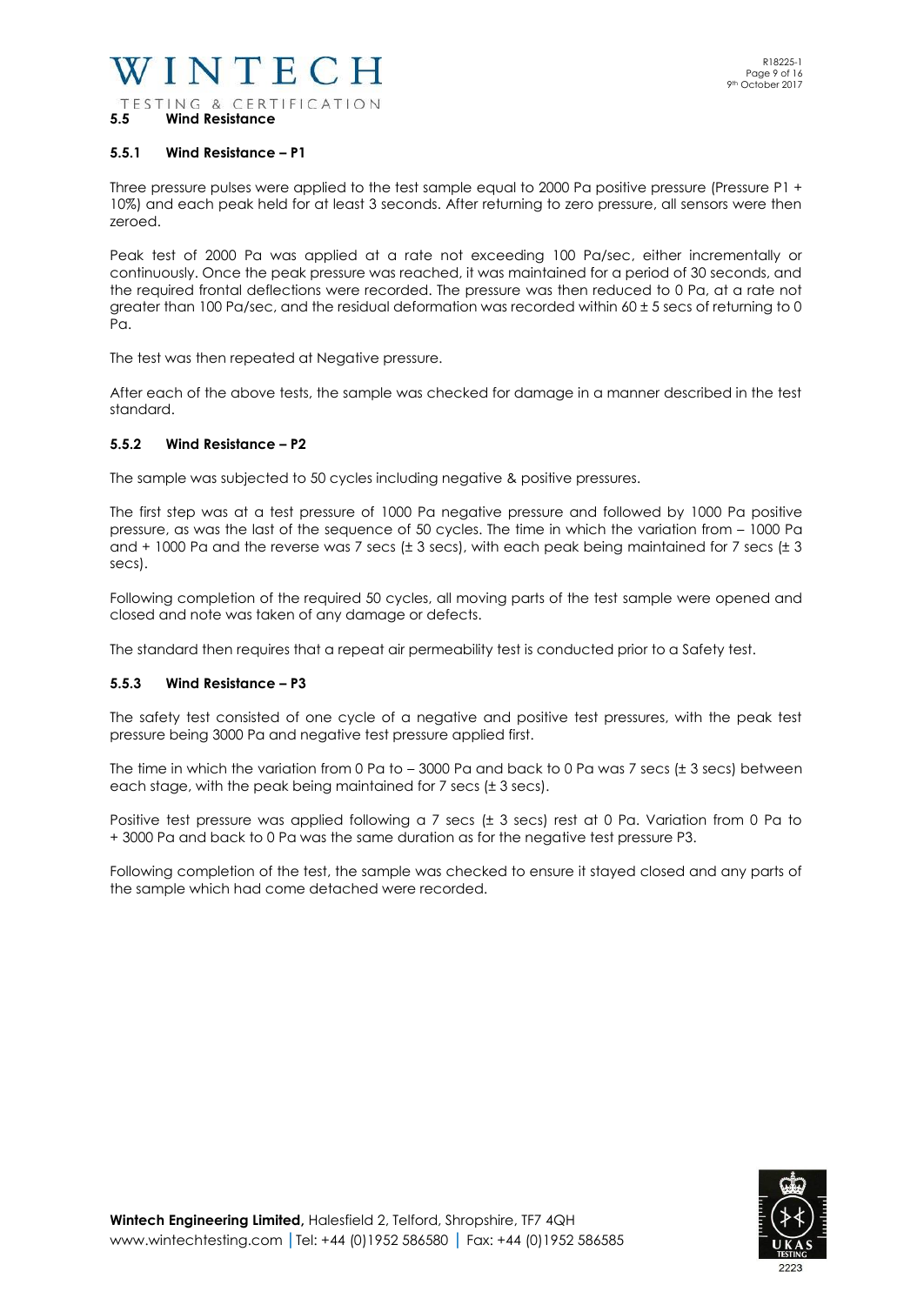#### **6.1 Lab Conditions**

The conditions measured inside the laboratory were as follows:

| Temperature | <b>Humidity</b> | <b>Atmospheric Pressure</b> |
|-------------|-----------------|-----------------------------|
| $\sim$      | $\%$ rh         | kPa                         |
|             |                 |                             |

#### **6.2 Air Permeability**

#### **6.2.1 Reference Air Permeability**

| Class | Reference air permeability @ 100 Pa<br>based on Area<br>$(m^3/h/m^2)$ | Reference air permeability @ 100 Pa<br>based on length of opening joint<br>$(m^3/h/m)$ |
|-------|-----------------------------------------------------------------------|----------------------------------------------------------------------------------------|
|       | Not Tested                                                            | Not Tested                                                                             |
|       | 50                                                                    | 12.50                                                                                  |
|       |                                                                       | 6.75                                                                                   |
|       |                                                                       | 2.25                                                                                   |
|       |                                                                       | በ 7.5                                                                                  |

The required air permeability figures for all additional pressure steps in all classifications were calculated using the equation given in BS EN 12207: 2000.

#### **6.2.2 Air Permeability – Results**

| Calculated area of test sample    | $2.16 \text{ m}^2$ |
|-----------------------------------|--------------------|
| Measured length of opening joints | $6.50 \text{ m}$   |

#### **6.2.2.1 Initial Air Permeability Tests 1 & 2**

| Pressure<br><b>Differential</b> |            | <b>Air Permeability Rate</b><br>Infiltration & Exfiltration Tests<br>$m^3/hr/m^2$ - Area |         | Air Permeability Rate<br>Infiltration & Exfiltration Tests<br>$m^3/hr/m$ - Length of Joint |            |                |
|---------------------------------|------------|------------------------------------------------------------------------------------------|---------|--------------------------------------------------------------------------------------------|------------|----------------|
| Pa                              | Test No. 1 | Test No. 2                                                                               | Average | Test No. 1                                                                                 | Test No. 2 | Average        |
| 50                              | 2.69       | 3.26                                                                                     | 2.98    | 0.89                                                                                       | .08        | 0.99           |
| 100                             | 4.06       | 4.41                                                                                     | 4.23    | 1.35                                                                                       | 46. ا      | $\mathsf{.41}$ |
| 150                             | 5.20       | 5.88                                                                                     | 5.54    | 1.73                                                                                       | 1.95       | .84            |
| 200                             | 6.08       | 7.58                                                                                     | 6.83    | 2.02                                                                                       | 2.52       | 2.27           |
| 250                             | 7.10       | 8.51                                                                                     | 7.80    | 2.36                                                                                       | 2.83       | 2.59           |
| 300                             | 7.63       | 9.23                                                                                     | 8.43    | 2.53                                                                                       | 3.07       | 2.80           |
| 450                             | 10.23      | 11.99                                                                                    | 11.11   | 3.40                                                                                       | 3.98       | 3.69           |
| 600                             | 11.77      | 17.76                                                                                    | 14.77   | 3.91                                                                                       | 5.90       | 4.91           |

#### **6.2.2.2 Repeat Air Permeability Tests 6 & 7**

| Pressure<br><b>Differential</b> | Air Permeability Rate<br>Infiltration & Exfiltration Tests<br>$m^3/hr/m^2$ - Area |            | Air Permeability Rate<br>Infiltration & Exfiltration Tests<br>m <sup>3</sup> /hr/m - Length of Joint |            |            |         |
|---------------------------------|-----------------------------------------------------------------------------------|------------|------------------------------------------------------------------------------------------------------|------------|------------|---------|
| Pa                              | Test No. 6                                                                        | Test No. 7 | Average                                                                                              | Test No. 6 | Test No. 7 | Average |
| 50                              | 2.46                                                                              | 3.12       | 2.79                                                                                                 | 0.82       | 1.04       | 0.93    |
| 100                             | 3.65                                                                              | 4.52       | 4.09                                                                                                 | 1.21       | 1.50       | 1.36    |
| 150                             | 4.74                                                                              | 5.58       | 5.16                                                                                                 | 1.58       | 1.85       | 1.72    |
| 200                             | 5.67                                                                              | 6.77       | 6.22                                                                                                 | .88        | 2.25       | 2.07    |
| 250                             | 6.37                                                                              | 7.60       | 6.98                                                                                                 | 2.12       | 2.53       | 2.32    |
| 300                             | 7.07                                                                              | 8.28       | 7.67                                                                                                 | 2.35       | 2.75       | 2.55    |
| 450                             | 8.96                                                                              | 10.63      | 9.80                                                                                                 | 2.98       | 3.53       | 3.26    |
| 600                             |                                                                                   | 6.21       | 13.66                                                                                                | 3.69       | 5.39       | 4.54    |

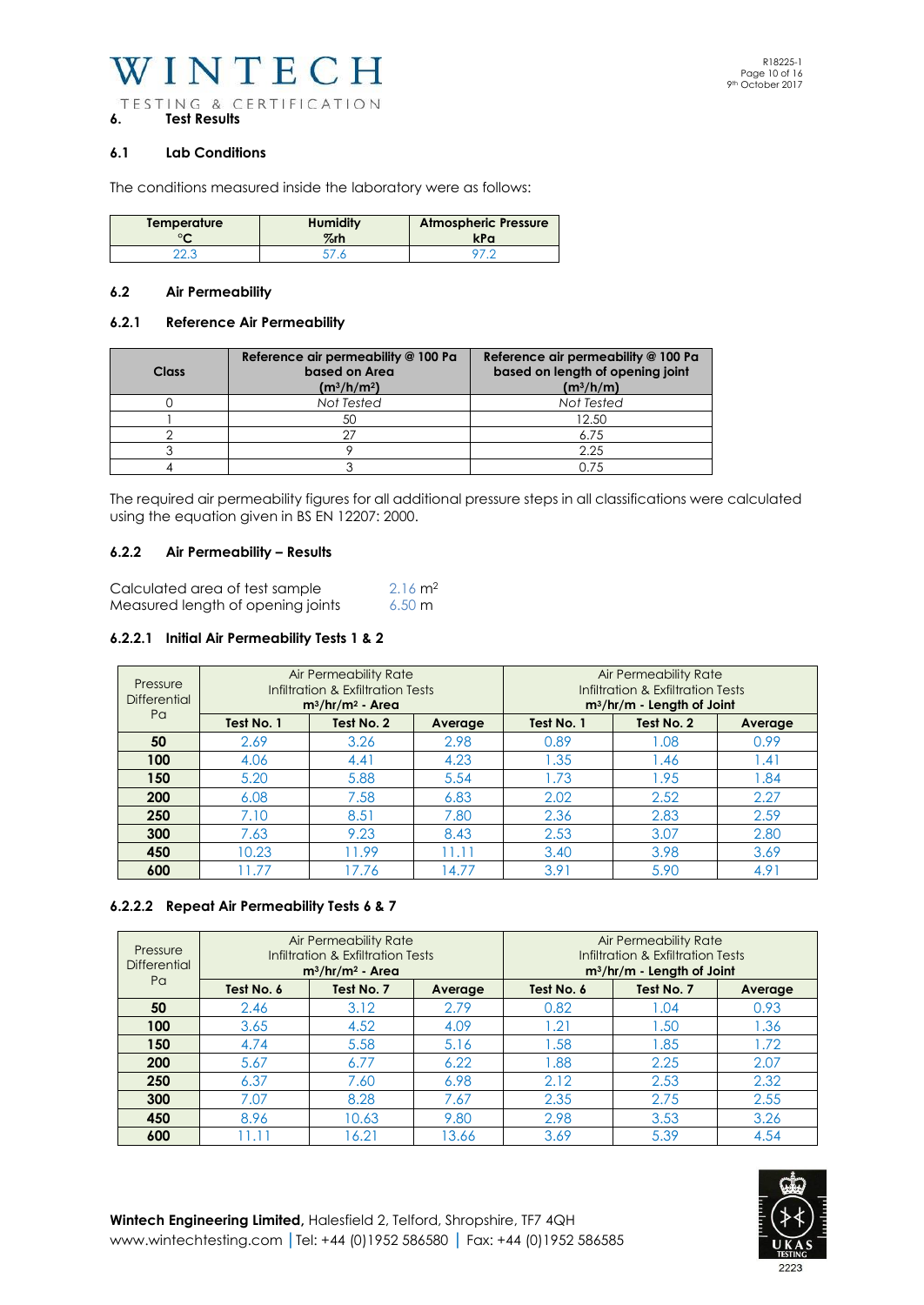



#### **6.2.3 Areas of Concentrated Leakage**

During the test, there were areas of concentrated air leakage identified as shown in Figure 2.



Figure 2 – Areas of concentrated air leakage

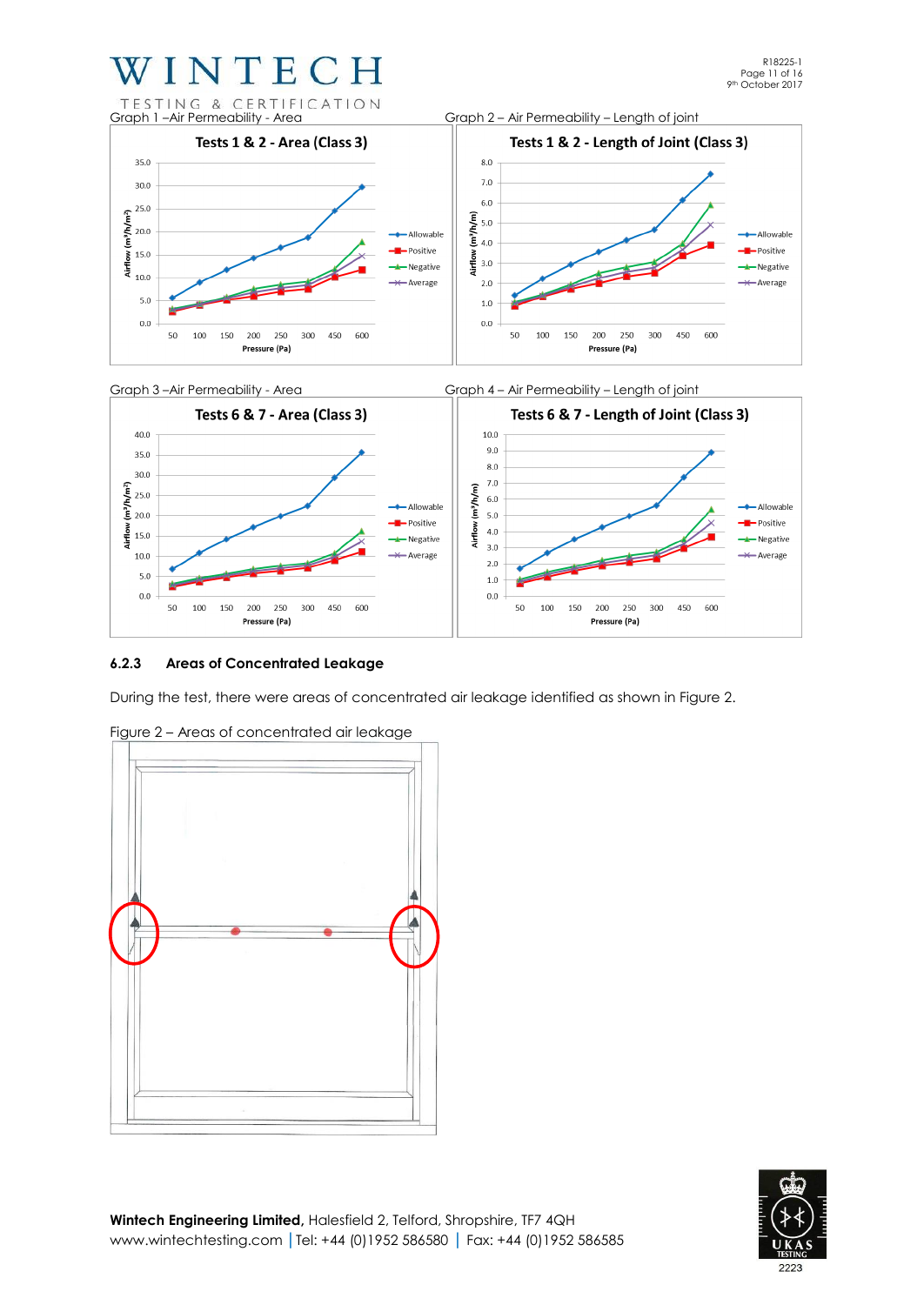

TESTING & CERTIFICATION

#### **6.2.4 Air Permeability – Classification**

| <b>Based on Area</b> | <b>Based on Length of</b><br><b>Opening Joint</b> |
|----------------------|---------------------------------------------------|
|                      |                                                   |

#### **6.3 Watertightness Testing**

#### **6.3.1 Reference Watertightness Classification**

| <b>Test Pressure</b><br>(Pa) | Classification | <b>Specifications</b>                               |  |
|------------------------------|----------------|-----------------------------------------------------|--|
|                              | O              | No Requirement                                      |  |
| U                            | 1A             | Water Spray for 15 mins                             |  |
| 50                           | 2A             | As Class $1 + 5$ mins                               |  |
| 100                          | 3A             | As Class $2 + 5$ mins                               |  |
| 150                          | 4A             | As Class $3 + 5$ mins                               |  |
| 200                          | 5A             | As Class $4 + 5$ mins                               |  |
| 250                          | 6A             | As Class $5 + 5$ mins                               |  |
| 300                          | 7A             | As Class $6 + 5$ mins                               |  |
| 450                          | 8A             | As Class $7 + 5$ mins                               |  |
| 600                          | 9A             | As Class $8 + 5$ mins                               |  |
| >600                         | Exxxx          | Above 600 Pa, in steps 150 Pa<br>(each step 5 mins) |  |

#### **6.3.2 Watertightness – Results**

| <b>Water Temperature</b> | 20.4 |
|--------------------------|------|
| Spray method used        |      |

| <b>Observations</b> |                     |  |
|---------------------|---------------------|--|
| Air Pressure (Pa)   | <b>Comments</b>     |  |
| $0 \times 15$ mins  | No Leakage Observed |  |
| $50 \times 5$ mins  | No Leakage Observed |  |
| $100 \times 5$ mins | No Leakage Observed |  |
| $150 \times 5$ mins | No Leakage Observed |  |
| $200 \times 5$ mins | No Leakage Observed |  |
| $250 \times 5$ mins | No Leakage Observed |  |
| $300 \times 5$ mins | No Leakage Observed |  |

#### **6.3.3 Watertightness - Classification**

| <b>Overall Classification</b> |
|-------------------------------|
|                               |

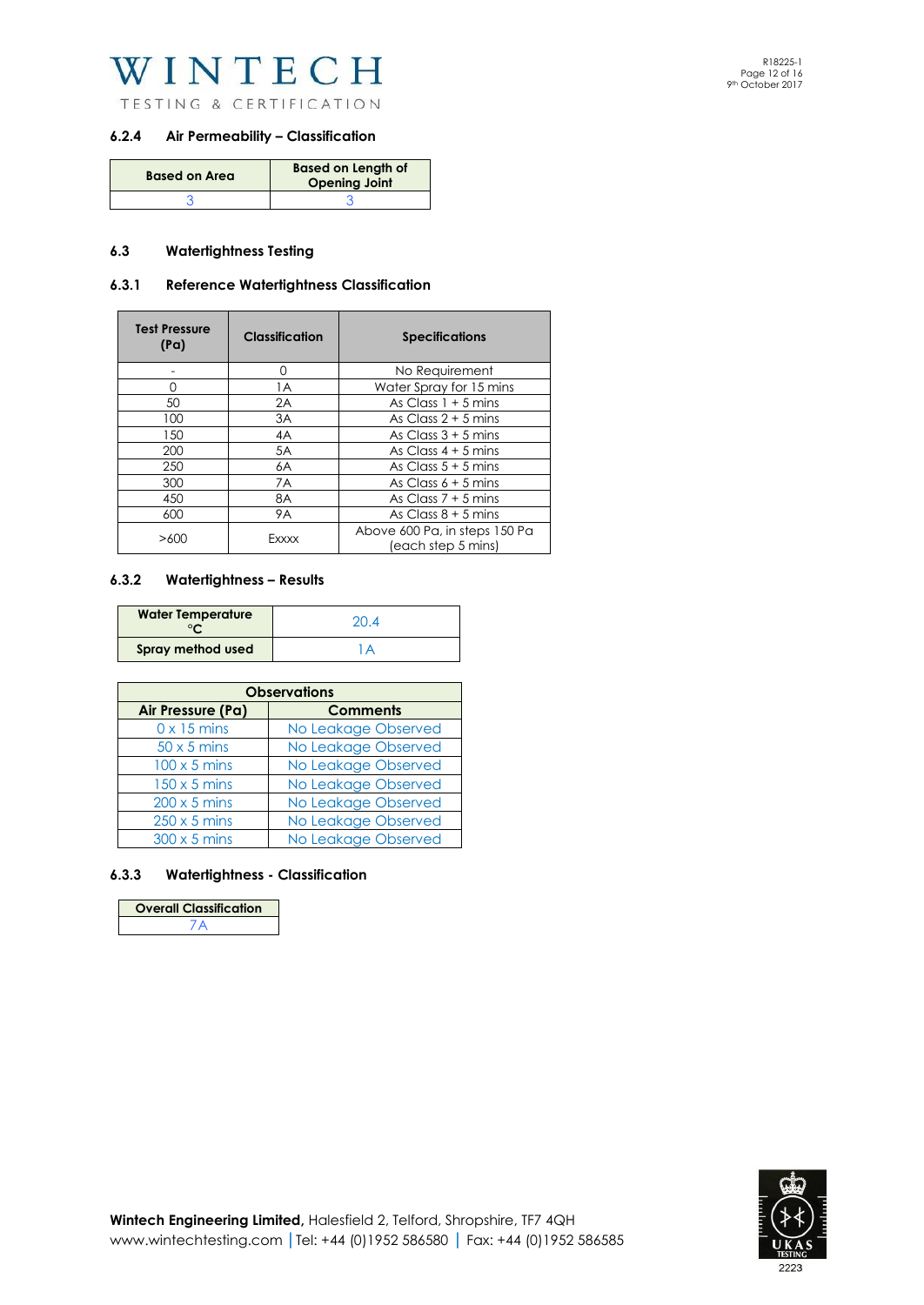VINTECH

TESTING & CERTIFICATION **6.4 Wind Resistance** 

#### **6.4.1 Reference Wind Resistance Classification**

Classification of Wind Load

| Class | <b>Test Pressures (Pa)</b> |                |                |  |
|-------|----------------------------|----------------|----------------|--|
|       | P <sub>1</sub>             | P <sub>2</sub> | P <sub>3</sub> |  |
|       |                            | Not Tested     |                |  |
|       | 400                        | 200            | 600            |  |
| 2     | 800                        | 400            | 1200           |  |
| 3     | 1200                       | 600            | 1800           |  |
|       | 1600                       | 800            | 2400           |  |
| 5     | 2000                       | 1000           | 3000           |  |
| Exxxx | <b>XXXX</b>                | xxxx (x 0.5)   | xxxx (x 1.5)   |  |

Note The test pressure, P2, is repeated 50 times. Specimens tested with wind loads above class 5 are classification Exxxx, where xxxx is the actual test pressure P1.

Classification of Deflection

| Class | <b>Relative Frontal Deflection</b> |
|-------|------------------------------------|
|       | $<$ L/150                          |
|       | $<$ L/200                          |
|       | <1/300                             |

Overall Wind Load Classification

| <b>Wind Load</b> | <b>Relative Frontal Deflection Class</b> |                |                    |
|------------------|------------------------------------------|----------------|--------------------|
| Class            |                                          |                |                    |
|                  | A <sub>1</sub>                           | B۱             | . .                |
|                  | A <sub>2</sub>                           | B <sub>2</sub> | C2                 |
|                  | A <sub>3</sub>                           | B <sub>3</sub> | С3                 |
|                  | A4                                       | <b>B4</b>      | C <sub>4</sub>     |
|                  | A <sub>5</sub>                           | B <sub>5</sub> | C <sub>5</sub>     |
| Fxxxx            | <b>AFxxxx</b>                            | <b>BExxxx</b>  | $r_{\text{Fxxxx}}$ |

#### **6.4.2 Test 4 – Wind Resistance – P1 Results**

| Member<br><b>Under Test</b> | <b>Test Pressure</b><br>Pa | <b>Maximum</b><br><b>Deflection</b><br>mm | <b>Residual</b><br><b>Deformation</b><br>mm | <b>Deflection</b><br><b>Class</b> | <b>Relative</b><br>Frontal<br><b>Deflection</b> |
|-----------------------------|----------------------------|-------------------------------------------|---------------------------------------------|-----------------------------------|-------------------------------------------------|
| Member A                    | 2000                       | $\overline{\phantom{0}}$ .2               | 0.0                                         | Class C                           | 1/912                                           |
|                             | $-2000$                    |                                           |                                             | Class C                           | 1629                                            |

Note Calculation of deformation was conducted using formula (02-(03+01)/2). Following the above tests, there was no visible damage to the test sample when viewed as required by the test standard.

#### **6.4.3 Test 5 – Wind Resistance – P2 Results**

An inspection carried out following Test 5 – Wind Resistance, P2, after 50 cycles at both positive and negative pressure testing at 1000 Pa, showed no evidence of any permanent deformation or damage to the test sample.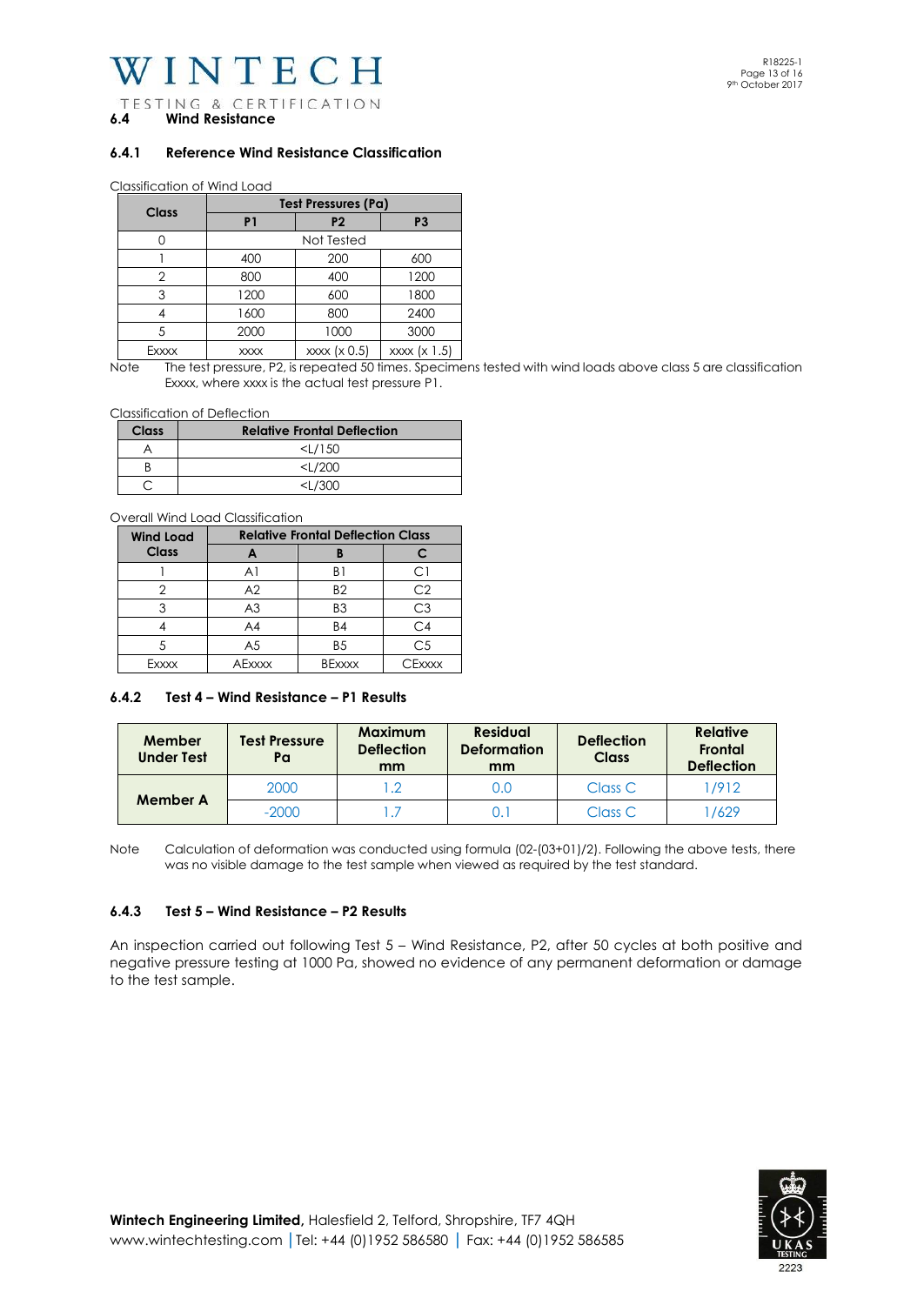

An inspection carried out following Test 8 – Wind Resistance, P3, after both positive and negative pressure testing at 3000 Pa, showed no evidence of any permanent deformation or damage to the test sample.

Figure 3 – Position of deflection measurement sensors



#### **6.4.5 Wind Resistance - Classification**

| <b>Overall Classification</b> |
|-------------------------------|
|                               |

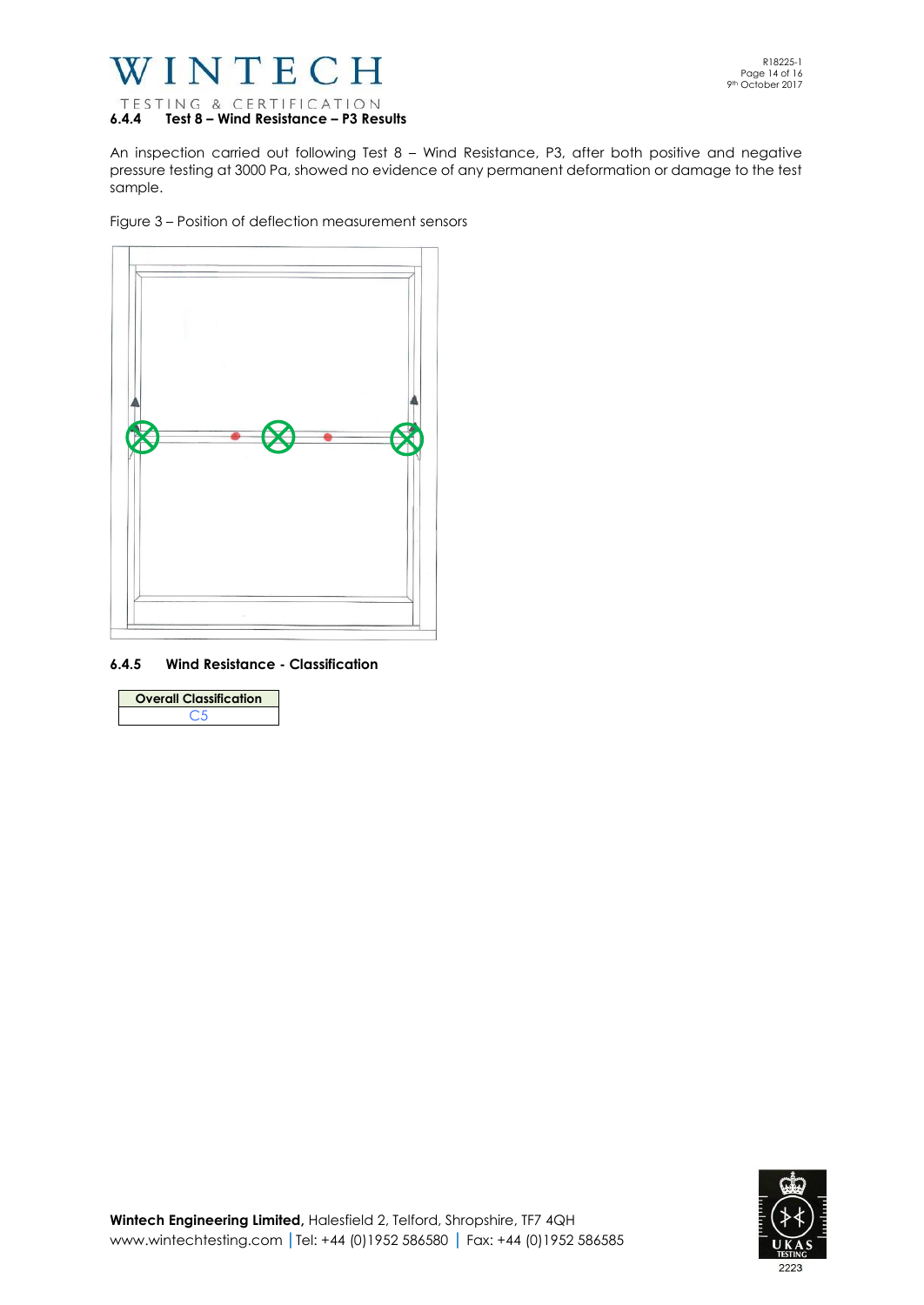

R18225-1 Page 15 of 16 9th October 2017

SLIDING SASH - SPRING BALANCED Our ref: LEG.SSP-1 Scale: 1:10 LEGACY SPRING BALANCED SASH WINDOW 4/8/4mm KRYPTON FILLED GLAZING - 1.4 U VALUE



Westbury Windows & Joinery Ltd, 46-52 Cutlers Road, South Woodham Ferrers, Essex, CM3 5X]



**Wintech Engineering Limited,** Halesfield 2, Telford, Shropshire, TF7 4QH [www.wintechtesting.com](http://www.wintechtesting.com/) **|**Tel: +44 (0)1952 586580 **|** Fax: +44 (0)1952 586585